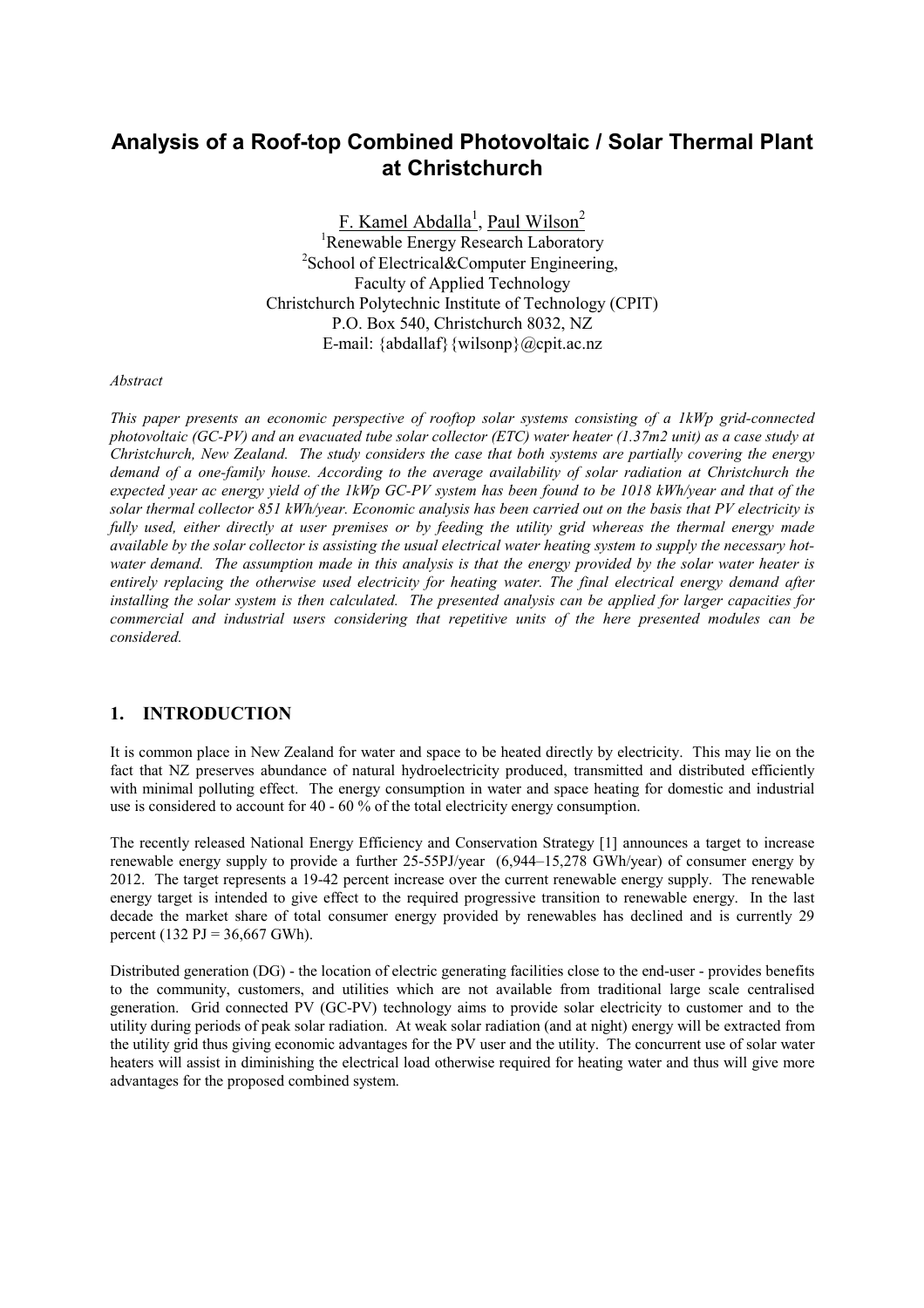### **2. THE MODEL**

Operational data resulting from field measurements of an evacuated tube solar collector and the interpreted operation data of a 1 kW-GC-PV system at Christchurch, NZ is applied to economic models in order to help assess the economic performance of the combined system. Figure 1 shows the average availability of solar radiation at Christchurch.



**Figure 1. Average availability of solar radiation at Christchurch.**

The electrical output of a 1 kWp-GC-PV system will be considered to feed a suitable power-electronic inverter that transforms the PV dc power to utility-grid-compatible ac power. The maximum corresponding ac power resulting from a 1kW-PV device is about 700W. This amount of ac power corresponds to maximum solar availability. The real ac power made available by the system varies again according to the availability of solar radiation. Typically, this configuration can generate electrical energy of 1018 kWh under Christchurch weather conditions, suitable to partially supply one modest family house. The forecast for the energy output of the proposed PV system is based on weather data for Christchurch and common data of PV systems as shown in Figure 2.



**Figure 2. Energy yield/year of the proposed combined solar system at Christchurch**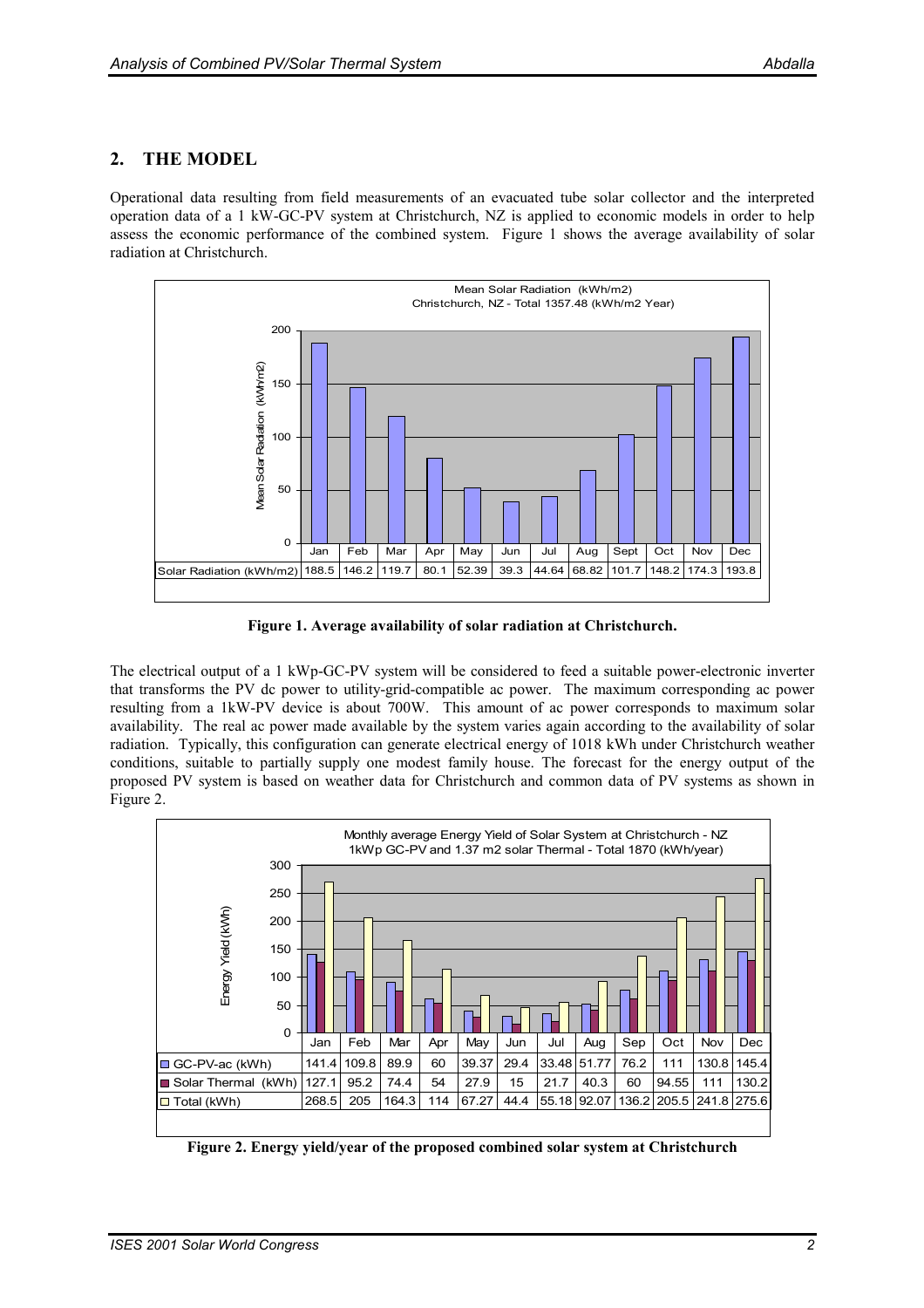The assessment made for this study of an evacuated tube solar water heater having a collector area of  $1.37m<sup>2</sup>$ resulted in the energy yield shown in Figure 2[2]. The collector is considered to be suitable for a one-family house considered due to the correspondence of the energy yield in December (130.2 kWh) to thermal energy demand of the load for the same month (139.4 kWh). Considering larger solar collector units for the same load would mean over-dimensioned design especially in summer months.

The total model system cost interpreted according to present New Zealand market data is shown in Table1.

| Item                                                 | No. Units | Total cost range NZ \$ |
|------------------------------------------------------|-----------|------------------------|
| PV module                                            |           | 8,000                  |
| Modules installation, Wiring $&$ Cabling             |           | 1,500                  |
| Inverter (PCU) 700 W-ac                              |           | 2,500                  |
| Evacuated tube solar thermal $1.37 \text{ m}^2$ unit |           | 2,500                  |
| <b>Total Initial Capital Investment</b>              |           | 14.500                 |

#### **Table 1: System Costs**

### **3. RESULTS**

The electric energy demand of a typical average household in Christchurch has been implemented in the calculation in order to demonstrate the impact of the installed combined solar system on the energy consumption. The assumption made in this analysis is that the energy provided by the solar water heater entirely replaces the electricity otherwise used for heating water. The contribution made by the PV system added to that of the solar thermal system results in the total reduction in the energy demand from the utility grid. Fig. 3 shows the resulting electric energy savings for one-family household implementing the proposed combined solar system at Christchurch. At other locations in New Zealand the energy yield of an identical system will vary according to the availability of solar radiation. It is expected that in northern parts of the country a considerable increase in energy yield could be achieved.



**Figure 3. Realisable electric energy savings from the proposed solar system.**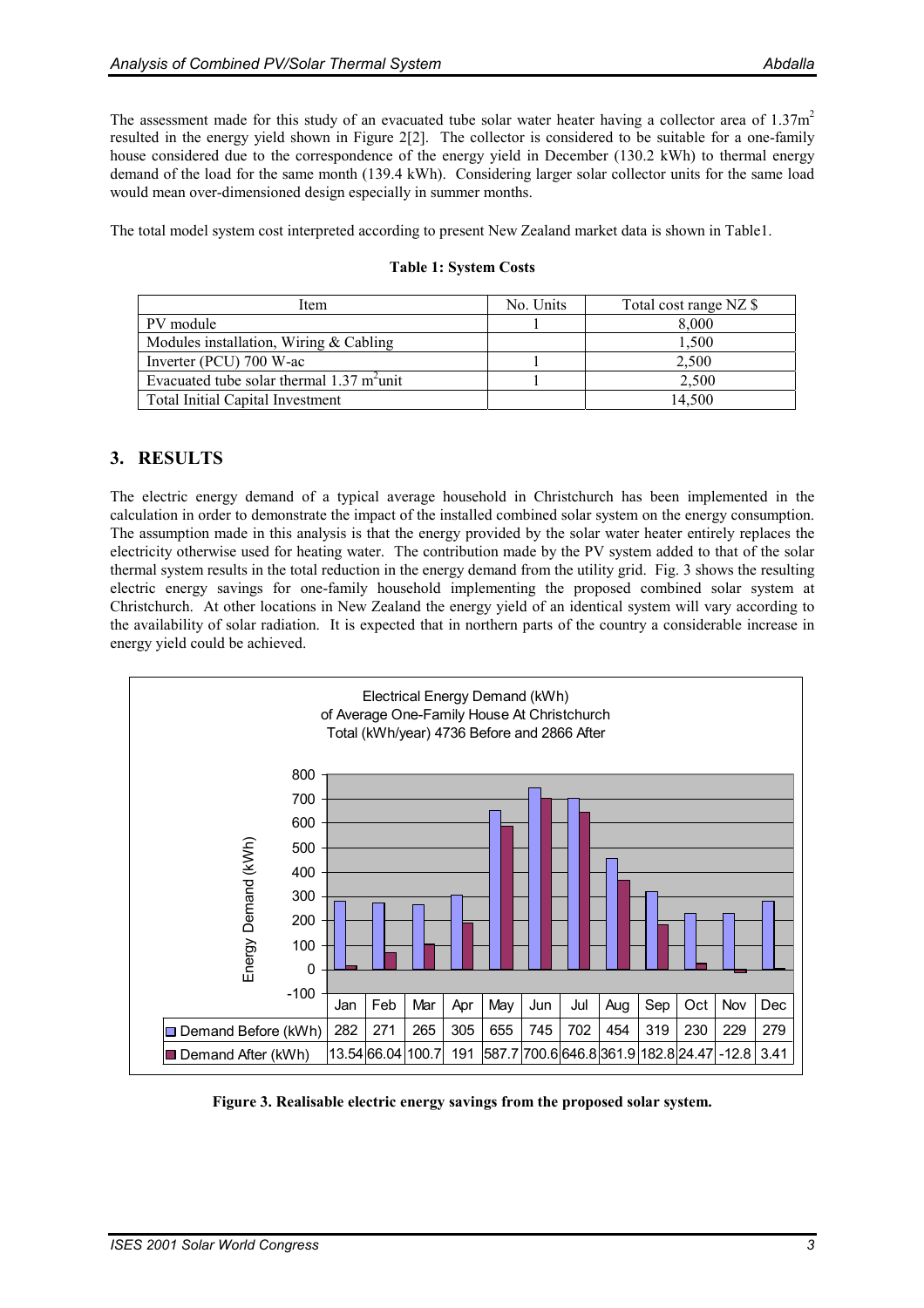### **4. ECONOMIC ANALYSIS**

The life-cycle analysis is used in order to evaluate the economic performance of the proposed solar system. The life-cycle cost of a solar system is its initial cost plus the lifetime cost of maintenance and operation discounted to the present time. The life-cycle benefit of the solar system is the total value of all the energy produced over the system lifetime similarly discounted to the present time. The methodology used in this report is comprehensively reported in [3] and [4]. Costs and benefits for each operational year are projected and then discounted back to the year of installation to obtain the "present value". The present value of the benefits is then compared to the present value of the costs. In order to carry out the economic calculation the following assumptions are made:

| $\mathbf{r}$ | interest rate 7% p.a.                                                     |
|--------------|---------------------------------------------------------------------------|
| N            | Lifetime of the system in year                                            |
| t            | marginal tax bracket $0\%$                                                |
| g            | savings escalator 0.10, ie $10\%$ p.a.                                    |
| CI.          | Initial Capital of investment NZ\$14500.                                  |
| OM&TI        | Operation, Maintenance $\&$ Insurance first year 0.2% of invested capital |
|              |                                                                           |

Maintenance & Insurance increase at 5%/year Total energy savings/ year 1870 kWh/year

The economic viability of the system will be determined by the comparison of costs to benefits. The net present value (NPV) is the difference between the present value of the system lifetime resulting benefits  $(PV_B)$  and the present value of the cost  $(PV_C)$  generated by acquiring and operating the system over its entire lifetime.

$$
NPV = PV_B - PV_C
$$

An economically viable system is one that generates benefits over its lifetime that exceed the resulting total cost over the same period, and the NPV is positive. In cases where the benefits equal the cost the system is in breakeven conditions. At negative NPV the system is uneconomic in the sense that all the benefits generated over the entire lifetime will not cover the invested cost. In the following the Net Present Value of Lifetime System Cost  $PV_C$  and the Net Present Value of Lifetime System Benefit  $PV_B$  will be calculated and compared.

#### 4.1.1. Net Present Value of Lifetime System Cost

System cost includes the initial investment capital (CI) needed to acquire and install the system plus Insurance (TI) and Operation & Maintenance (O&M) Costs. The present value of lifetime system cost, PV<sub>C</sub> is given by:

$$
PV_C = CI + \frac{OM&TI x CI}{CRF}
$$

 $OM&TI$  = Sum of the Maintenance, Property Tax  $&$  Insurance percentage multiplier for annual payments;

 $CRF = Capital Recovery Factor$ 

The Capital Recovery Factor (CRF) is used to discount future payments to the present and is expressed as:

$$
CRF = \frac{r(1+r)^N}{(1+r)^N - 1}
$$

Table 2 gives CRF and Present Value of lifetime system Costs  $PV<sub>C</sub>$  at different system lifetimes accounted at an annual interest rate of 7%.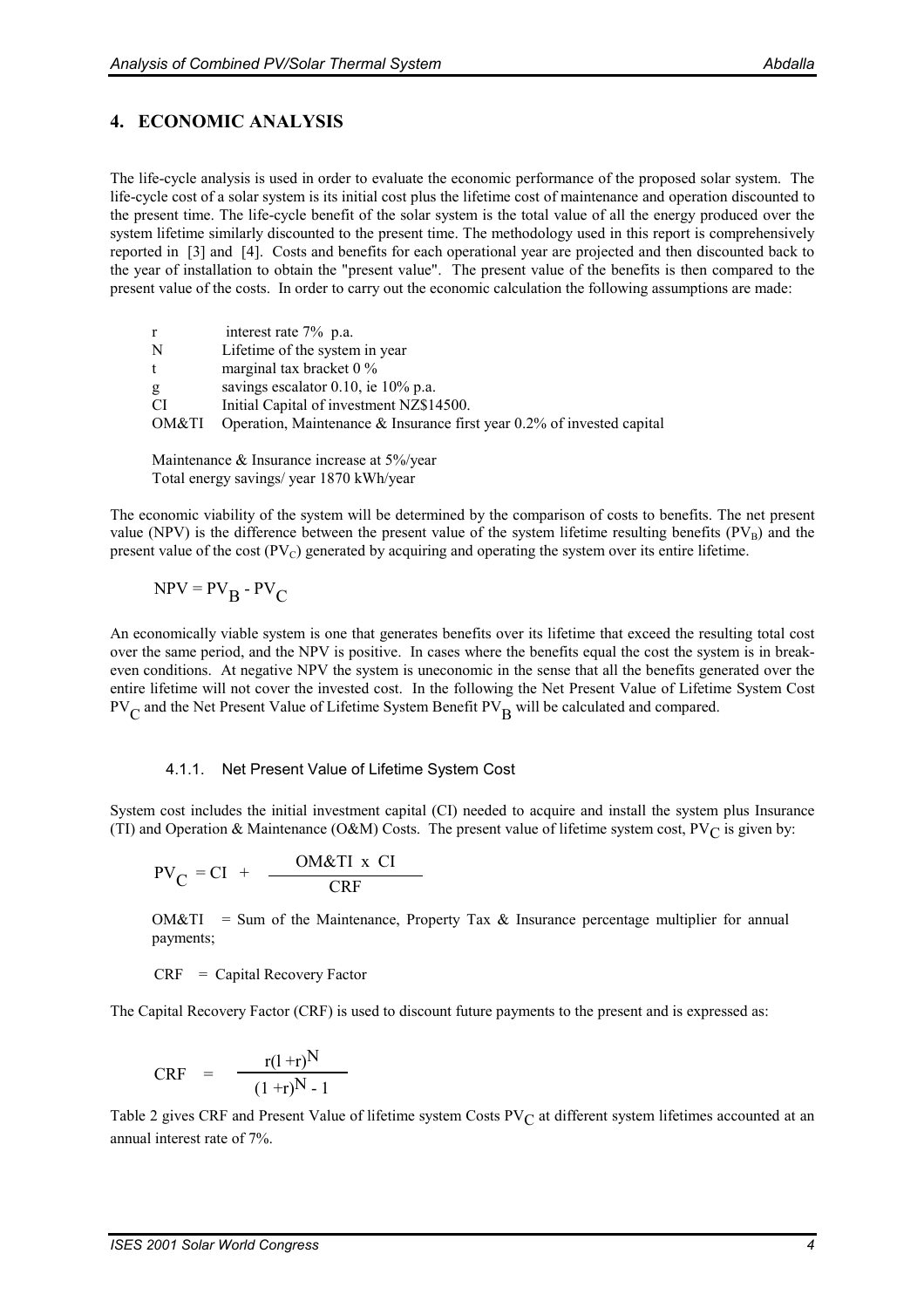| System Lifetime<br>(Year) | CRF at $r=7\%$ | Present Value of<br>Lifetime System<br>Cost(S) |
|---------------------------|----------------|------------------------------------------------|
|                           | 0.243891       | 14618.91                                       |
| 10                        | 0.142378       | 14703.68                                       |
| 15                        | 0.109795       | 14764.13                                       |
| 20                        | 0.094393       | 14807.23                                       |
| 25                        | 0.085811       | 14837.95                                       |
| 30                        | 0.080586       | 14859.86                                       |

#### **Table 2 Cost Recovery Factor CRF at different system lifetimes**

#### **5. NET PRESENT VALUE OF LIFETIME SYSTEM BENEFIT**

Lifetime system benefits can be calculated foremost by defining the First Year Benefits  $(X_0)$  which is the price of the energy produced by the system at its first year of operation. To calculate the present value of  $X_0$ , is then calculated considering the electricity price escalation and the inflation.

By using a constant rate to represent long-term escalation, it is possible to obtain the present value of the lifetime benefits (PV<sub>B</sub>) by multiplying the First Year Benefit X<sub>0</sub> by a single calculated parameter M<sub>B</sub>, the benefits present value multiplier.

$$
PV_B = M_B X_0
$$

Net First Year Energy Savings  $X_0$  will be used to determine the lifetime benefit of the system.

 $X_0 = 1^{st}$  Year Energy Savings - Maintenance & Insurance Cost

The benefit present value multiplier  $M_B$  is used to calculate the Present Value Benefit PV $_B$ . It can be accounted using the following expression:

$$
\mathbf{M}_{\mathrm{B}} = \begin{cases} \frac{1+\mathrm{g}}{\mathrm{r} \cdot \mathrm{g}} \left[ 1 - \left( \frac{1+\mathrm{g}}{1+\mathrm{r}} \right)^{\mathrm{N}} \right]; & \mathrm{r} \neq \mathrm{g} \\ & \mathbf{N}; & \mathrm{r} = \mathrm{g} \end{cases}
$$

Present Value Multiplier at different system lifetimes taking into account a fixed interest rate of 7% and an escalation rate for energy cost of 10% is shown in Table 3.

|  |  | Table 3 Benefit Present Value Multiplier at different system lifetime. |  |  |  |  |  |  |
|--|--|------------------------------------------------------------------------|--|--|--|--|--|--|
|--|--|------------------------------------------------------------------------|--|--|--|--|--|--|

| Lifetime<br>(Year) | <b>Benefit Present Value</b><br>Multiplier $M_{\mathbf{R}}$<br>at $r = 0.07$ and $g = 0.1$ |
|--------------------|--------------------------------------------------------------------------------------------|
| 5                  | 5.436617                                                                                   |
| 10                 | 11.67933                                                                                   |
| 15                 | 18.84766                                                                                   |
| 20                 | 27.07884                                                                                   |
| 25                 | 36.53047                                                                                   |
| 30                 | 47.38351                                                                                   |